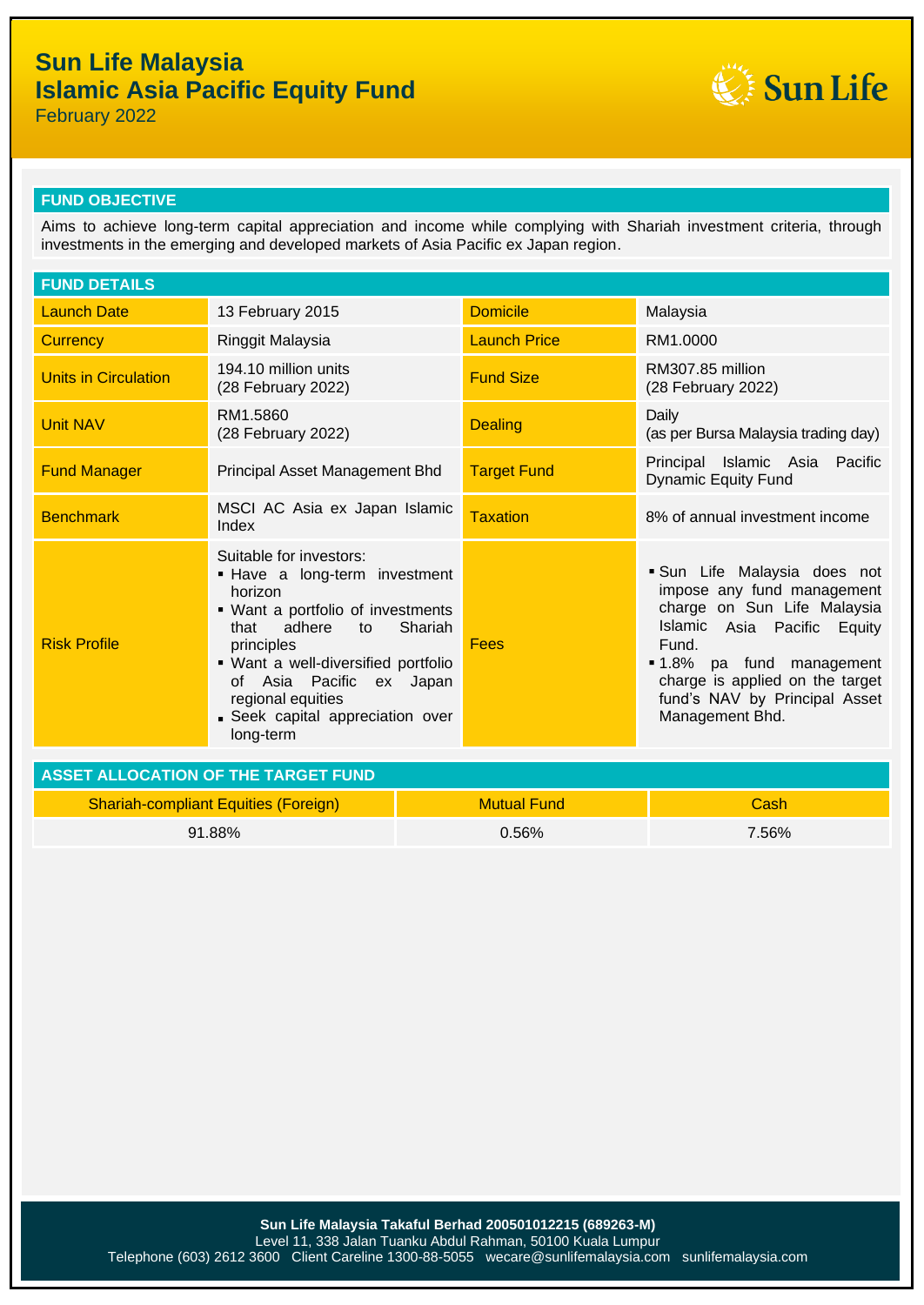

February 2022

| <b>SECTOR ALLOCATION OF THE TARGET FUND</b> |          | <b>TOP HOLDINGS OF THE TARGET FUND</b>        |        |  |
|---------------------------------------------|----------|-----------------------------------------------|--------|--|
| <b>Information Technology</b>               | 37.45%   | <b>Taiwan Semiconducter Manuf (Taiwan)</b>    | 10.22% |  |
| <b>Materials</b>                            | 10.52%   | Samsung Electronics Co. Ltd (South Korea)     | 8.92%  |  |
| <b>Communication Services</b>               | 10.03%   | <b>SK Hynix Inc (South Korea)</b>             | 8.10%  |  |
| <b>Consumer Discretionary</b>               | $9.02\%$ | Reliance Industries Ltd (India)               | 6.53%  |  |
| <b>Energy</b>                               | 8.64%    | <b>Samsung Electonics-PFD (South Korea)</b>   | 5.35%  |  |
| <b>Health Care</b>                          | 8.08%    | Media Tek Inc. (Taiwan)                       | 2.85%  |  |
| <b>Industrials</b>                          | 7.17%    | <b>Tencent Hidg Ltd (China)</b>               | 2.83%  |  |
| <b>Consumer Staples</b>                     | 0.98%    | <b>Alphabet Inc - Class A (United States)</b> | 2.59%  |  |
| <b>Mutual Fund</b>                          | 0.56%    | <b>Santos Ltd (Australia)</b>                 | 2.11%  |  |
| Cash                                        | 7.56%    | Hoya Corp (Japan)                             | 2.09%  |  |
| <b>Total</b>                                | 100.00%  | Total                                         | 51.59% |  |

#### **PERFORMANCE RECORD**

This fund feeds into Principal Islamic Asia Pacific Dynamic Equity Fund ("target fund") with the objective to achieve longterm capital appreciation and income while complying with Shariah investment criteria, through investments in the emerging and developed markets of Asia Pacific ex Japan region.

Table below shows the investment returns of Sun Life Islamic Malaysia Asia Pacific Equity Fund versus its benchmark as at 28 February 2022:

| $\frac{9}{6}$     | YTD     | 1M      | 6M      | 1-Year  | 3-Years | 5-Years | <b>Since</b><br><b>Inception</b> |
|-------------------|---------|---------|---------|---------|---------|---------|----------------------------------|
| Fund <sup>*</sup> | $-6.04$ | $-0.88$ | $-6.42$ | -4.45   | 40.55   | 52.40   | 58.60                            |
| <b>Benchmark</b>  | $-4.03$ | $-1.95$ | $-5.55$ | $-5.55$ | 29.12   | 41.79   | 71.07                            |

*\* Calculation of past performance is based on NAV-to-NAV*

**Notice: Past performance of the fund is not an indication of its future performance which may differ. The fund performance is not guaranteed.**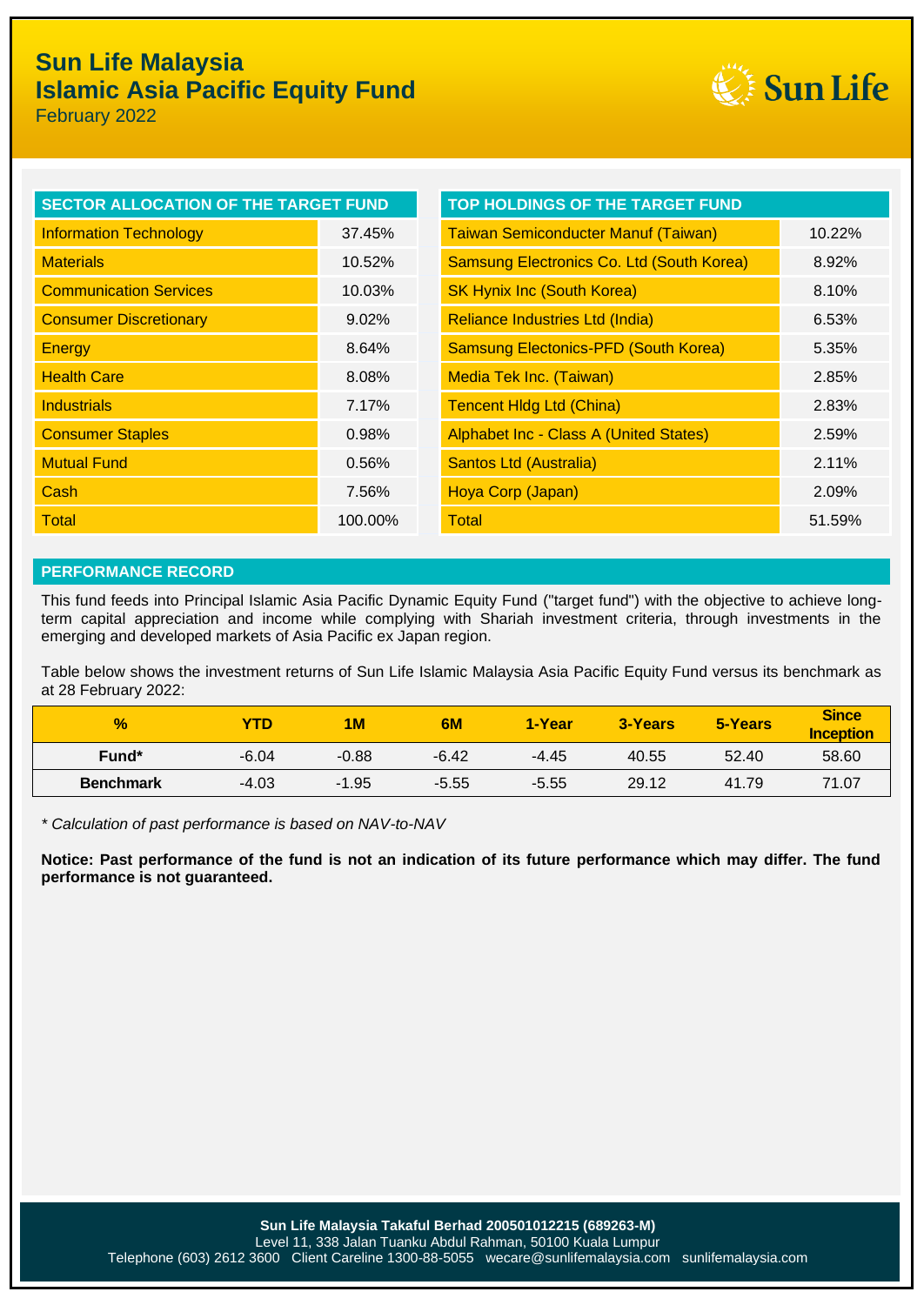

February 2022

#### **FUND MANAGER'S COMMENTS**

The Fund declined 0.88% in MYR terms in February, outperforming the Benchmark by 107 basis points (bps) mainly due to Australia and Taiwan. Year-to-date the Fund declined 6.04% in MYR terms, underperforming the Benchmark by 201bps.

Asian equities fell in February, led by China and India while ASEAN was more resilient with positive returns. The selloff was led by the Russia-Ukraine conflict towards the end of the month, which led to a spike in global energy prices in oil, natural gas and coal. The US 10-year bond yield rose beyond 2.0% during the month post which the Ukraine invasion led to a retreat to safe-haven assets, bringing the yield back down to 1.8% subsequently.Beyond the Russia-Ukraine conflict, we expect focus to return to the elevated inflation print across many countries and central banks' response in the months ahead. The near term inflation print will be complicated by the supply side impact on energy from the invasion. Market expectations implied by the Fed Funds Future is pricing 5-6 rate hikes for 2022. The trajectory of inflation and resultant bond yields from here-on would be a key indicator of any reversion in investor appetite.

We are fully invested and plan to diversify our holdings across businesses to improve our portfolio's resilience.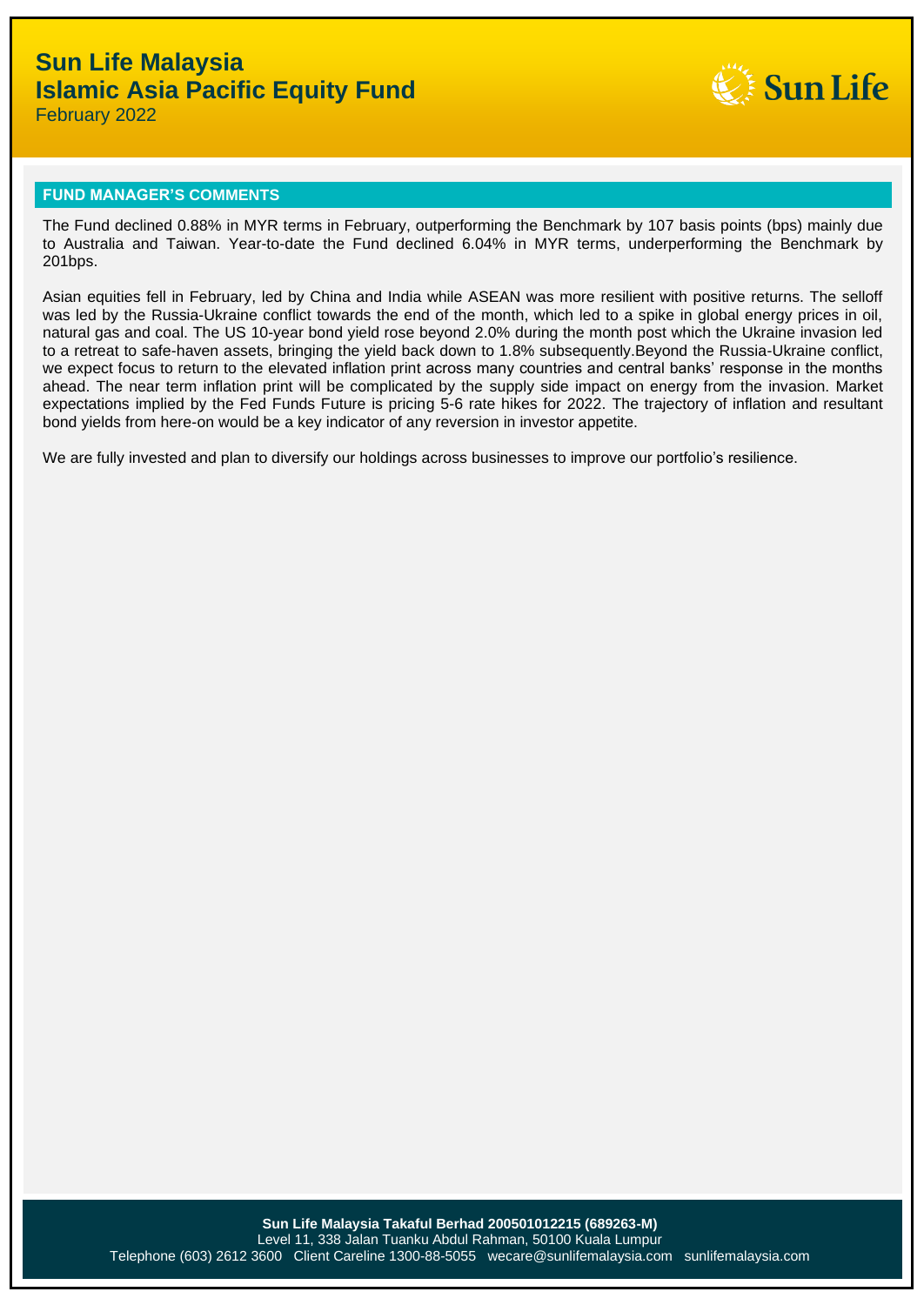

February 2022

#### **RISKS**

All investment carries some form of risks. The potential key risks include but are not limited to the following:

| <b>Stock specific risk</b>                                                         | Prices of a particular stock may fluctuate in response to the circumstances affecting individual<br>companies such as adverse financial performance, news of a possible merger or loss of key<br>personnel of a company. Any adverse price movements of such stock will adversely affect the<br>target fund's NAV.                                                                                                                                                                                                                                                                                                                                                                                                                                                                                                                                                                                                                                                                                                                                                                                                                                                                                                                                                                   |
|------------------------------------------------------------------------------------|--------------------------------------------------------------------------------------------------------------------------------------------------------------------------------------------------------------------------------------------------------------------------------------------------------------------------------------------------------------------------------------------------------------------------------------------------------------------------------------------------------------------------------------------------------------------------------------------------------------------------------------------------------------------------------------------------------------------------------------------------------------------------------------------------------------------------------------------------------------------------------------------------------------------------------------------------------------------------------------------------------------------------------------------------------------------------------------------------------------------------------------------------------------------------------------------------------------------------------------------------------------------------------------|
| <b>Country risk</b>                                                                | Investments of the target fund in any country may be affected by changes in the economic and<br>political climate, restriction on currency repatriation or other developments in the law or regulations<br>of the countries in which the target fund invests. For example, the deteriorating economic<br>condition of such countries may adversely affect the value of the investments undertaken by the<br>target fund in those affected countries. This in turn may cause the NAV of the target fund or price<br>of units to fall.                                                                                                                                                                                                                                                                                                                                                                                                                                                                                                                                                                                                                                                                                                                                                 |
| <b>Currency risk</b>                                                               | As the investments of the target fund may be denominated in currencies other than the base<br>currency of the target fund, any fluctuation in the exchange rate between the base currency of the<br>target fund and the currencies in which the investments are denominated may have an impact on<br>the value of these investments. You should be aware that if the currencies in which the<br>investments are denominated depreciate against the base currency of the target fund, this will<br>have an adverse effect on the NAV of the target fund in the base currency of the target fund and<br>vice versa. You should note that any gains or losses arising from the fluctuation in the exchange<br>rate may further increase or decrease the returns of the investment.                                                                                                                                                                                                                                                                                                                                                                                                                                                                                                      |
| <b>Risks associated</b><br>with investment in<br>warrants and/or<br><b>options</b> | There are inherent risks associated with investment in warrants and/or options. The value of<br>warrants and/or options are influenced by the current market price of the underlying security, the<br>exercise price of the contract, the time to expiration of the contract and the estimate of the future<br>volatility of the underlying security's price over the life of the contract. Generally, the erosion in<br>value of Shariah-compliant warrants accelerates as it approaches its expiry date. Like securities,<br>Principal will undertake fundamental research and analysis on these instruments with an aim to<br>mitigate its risks.                                                                                                                                                                                                                                                                                                                                                                                                                                                                                                                                                                                                                                 |
| <b>Credit/Default risk</b>                                                         | The target fund will be exposed to a certain degree of credit and default risk of issuers or<br>counterparties when the target fund invests in Sukuk and/or place Islamic deposits. Credit risk<br>relates to the creditworthiness of the securities issuers or counterparties and their expected ability<br>to make timely payment of profit and/or principal. Any adverse situations faced by the issuers or<br>counterparties may impact the value as well as liquidity of the investments. In the case of rated<br>Sukuk, this may lead to a credit downgrade. Default risk relates to the risk that a securities issuer<br>or counterparty either defaulting on payments or failing to make payments in a timely manner<br>which will in turn adversely affect the value of the investments. This could adversely affect the<br>value of the target fund. Principal aims to mitigate this risk by performing bottom-up and top-down<br>credit research and analysis to determine the creditworthiness of its issuers or counterparties, and<br>impose investment limits on exposures for issuers or counterparties with different credit profiles as<br>a precautionary step to limit any loss that may arise directly or indirectly as a result of a defaulted<br>transaction. |